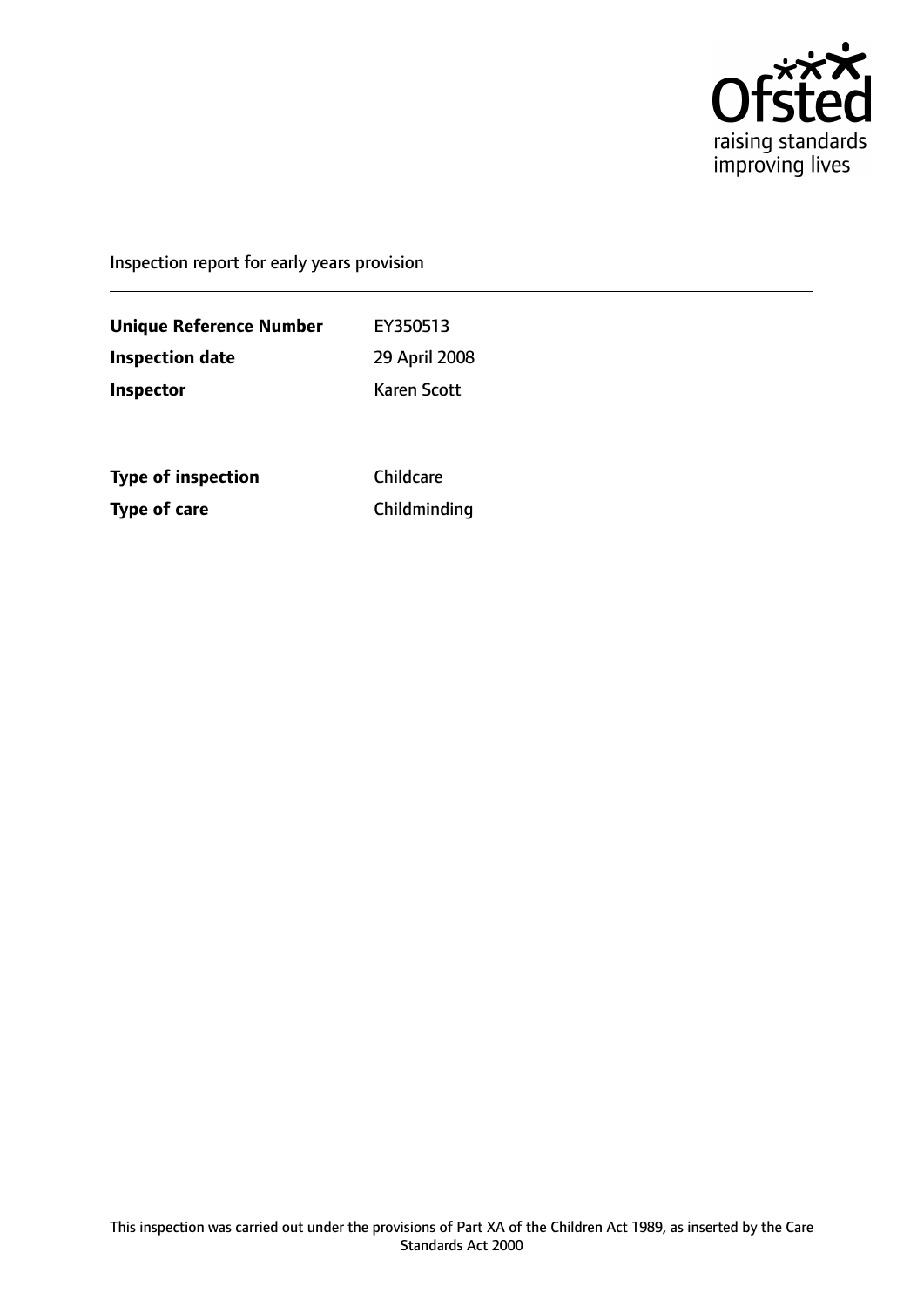#### **ABOUT THIS INSPECTION**

The purpose of this inspection is to assure government, parents and the public of the quality of childcare and, if applicable, of nursery education. The inspection was carried out under Part XA Children Act 1989 asintroduced by the Care Standards Act 2000 and, where nursery education is provided, under Schedule 26 of the School Standards and Framework Act 1998.

This report details the main strengths and any areas for improvement identified during the inspection. The judgements included in the report are made in relation to the outcomes for children set out in the Children Act 2004; the National Standards for under 8s day care and childminding; and, where nursery education is provided, the *Curriculum guidance for the foundation stage.*

The report includes information on any complaints about the childcare provision which Ofsted has received since the last inspection or registration or 1 April 2004 whichever is the later.

## **The key inspection judgements and what they mean**

*Outstanding: this aspect of the provision is of exceptionally high quality Good: this aspect of the provision is strong Satisfactory: this aspect of the provision is sound Inadequate: this aspect of the provision is not good enough*

For more information about early years inspections, please see the booklet *Are you ready for your inspection?* which is available from Ofsted's website: *www.ofsted.gov.uk.*

## **THE QUALITY AND STANDARDS OF THE CARE**

On the basis of the evidence collected on this inspection:

The quality and standards of the care are good. The registered person meets the National Standards for under 8s day care and childminding.

#### **WHAT SORT OF SETTING IS IT?**

The childminder was registered in 2007. She lives with her husband and child, aged fifteen months, in Sittingbourne. The whole of the childminder's house is used for childminding and there is a fully enclosed garden for outside play.

The childminder is registered to care for a maximum of five children at any one time and is currently minding five children on part-time basis. The childminder walks to local schools to take and collect children. The childminder attends local toddler groups and is a member of an approved childminding network.

## **THE EFFECTIVENESS OF THE PROVISION**

#### **Helping children to be healthy**

The provision is satisfactory.

Children are given gentle reminders to visit the bathroom and know that they need to wash their hands after using the toilet. However, they do not wash their hands before eating snacks, meaning that good personal hygiene is not routinely practised. Nappies are changed on the playroom carpet which does not work towards preventing the spread of infection. However,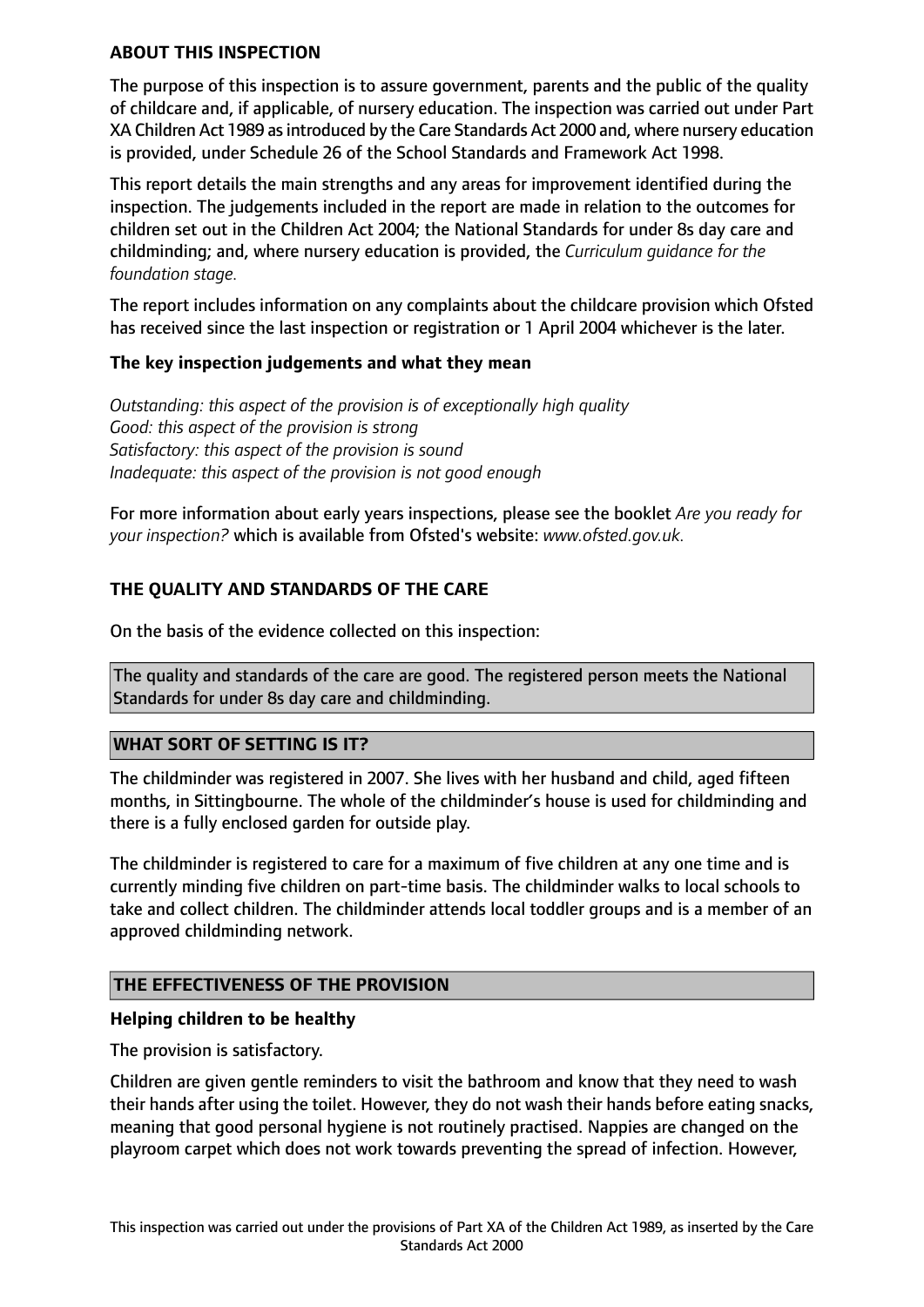any spillages on the carpet are cleaned up promptly. Children have daily physical exercise in the garden, where there is large play equipment, and at the park. This helps them to understand the importance of exercise as part of a healthy lifestyle. Children's parents are contacted if they are taken ill. The childminder holds a current first aid certificate, so she is able to administer first aid in the event of an accident. She would seek emergency medical advice or treatment and has written parental permission to do so. This helps to keep children safe from harm.

Snack time is a social occasion as children sit at the table together, chatting to each other. They receive varied snacks, such as biscuits and fruit. Lunches and dinners are varied too and the childminder works with parents to meet children's individual dietary requirements. Children may ask for a drink whenever they wish.

## **Protecting children from harm or neglect and helping them stay safe**

The provision is good.

Children benefit from playing in a spacious and well-organised environment. They have safe and easy access to toys and resources appropriate to their ages and stages of development. The childminder has taken steps to minimise risks to the children that she cares for. Toys with broken parts are discarded so that they do not harm children. A fire procedure is clearly displayed. Children discuss what to do in the event of a fire and practise evacuating the house, which will help to ease the alarm should they need to leave the house in a real emergency. Children are supervised when playing outside and steps have been taken to make the garden a safe area for children to play in. The pond has safety bars over the top and climbing equipment is placed on top of safety surfacing bark, helping to prevent injury to children.

The childminder has a good understanding of the signs and symptoms of child abuse and the procedures to follow should she have any concerns about a child in her care. She understands her role in the protection of children and shares this with parents when they first place a child in her care. This helps to safeguard children from harm. However, the childminder does not keep a record of any existing injuries children have. The childminder has a sound knowledge of what to do if an allegation is made against herself or a member of her family. Procedures are in place if a child is not collected or becomes lost.

# **Helping children achieve well and enjoy what they do**

The provision is good.

Children are happy, relaxed and very confident. They relate well to each other and the childminder and are forming close relationships. Children learn important social skills, such as sharing, turn taking and saying 'please' and 'thank you'. They make independent choices about what they wish to play with, as they can access toys and resources with ease. The childminder encourages children to do things for themselves but gives good support when they are learning new skills. For example, she suggests ways in which the children can pretend to feed the baby dolls, but helps to dress the dolls when the children have difficulty doing this.

Children play with a range of toys and resources. They particularly enjoy role play and the childminder has ensured that there are enough resources for all children to participate. The childminder engages positively with children. She encourages conversation and the children chat happily to each other. Building blocks, shape toys and jigsaw puzzles promote children's mathematical development. Children benefit from various outings to parent and toddler groups, childminding groups and occasional trips to the beach and farm. The childminder knows what the children she is caring for enjoy playing with and aims to meets their preferences.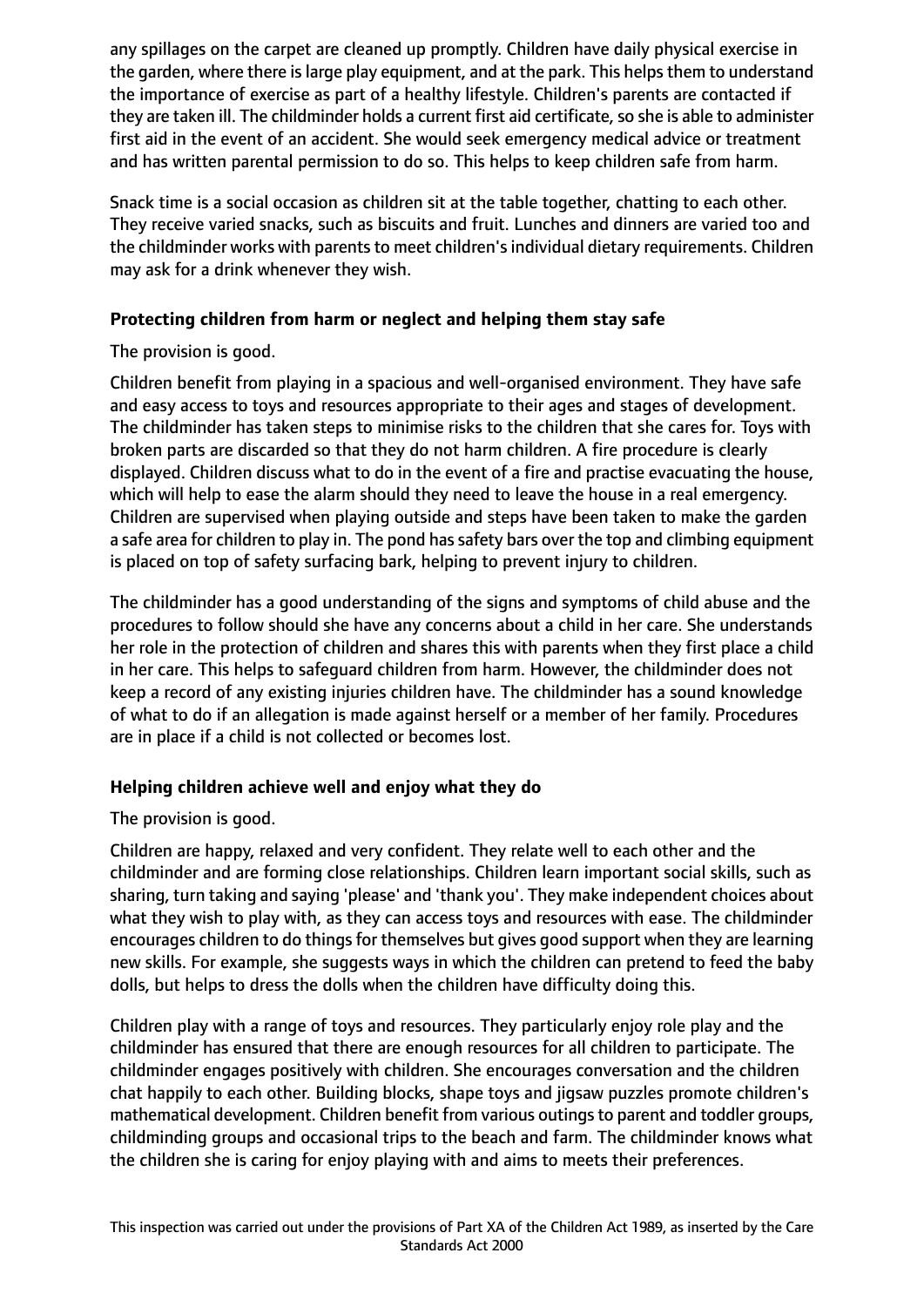## **Helping children make a positive contribution**

The provision is satisfactory.

The childminder has an understanding of equality of opportunity, making children feel good about themselves. However, there is a limited range of toys and resources that promote equality and reflect positive images of the diversity within society. Children talk about things that are important to them, such as their families. They play together and enjoy each other's company. The childminder has no experience, but a realistic understanding, of caring for children with special needs. Children are polite. They are reminded to say 'please' and 'thank you' and ask to leave the table when they have finished eating. They benefit from lots of praise and encouragement. The childminder uses'time out' to manage behaviour. She worksin conjunction with parents to support children so they learn acceptable behaviour and the difference between wrong and right. Consequently, children are well behaved.

Parents and carers receive comprehensive policies and procedures that detail the care their children will receive. The childminder gives parents and carers verbal feedback every day, keeping them informed. Parents and carers are very happy with the care that their children receive.

## **Organisation**

The organisation is good.

Children benefit from well-organised space, time and resources and they receive sufficient adult support to help them feel secure and confident. The childminder keeps herself informed of current childcare practices by attending relevant training and liaising with other childminders. This helps her to offer up-to-date care to the children that she minds. The childminder is forward thinking. She continues to evaluate her service and think of ways in which she can improve the care that children receive. Overall, the childminder meets the needs of the range of children that she cares for.

All relevant and mandatory documentation is in place and well-maintained. It is stored securely but is easily accessible when needed. The certificate of registration is displayed prominently so parents and carers are aware of the childminder's conditions. Visitors sign themselves in and out and children's times of arrival and departure are recorded, meaning that there is an accurate record of attendance should it be required. Children's accidents are recorded in writing and parents sign to acknowledge that they have been informed.

## **Improvements since the last inspection**

Not applicable: this is the first inspection since registration.

## **Complaints since the last inspection**

Since registration there have been no complaints made to Ofsted that required the provider or Ofsted to take any action in order to meet the National Standards.

The childminder is required to keep a record of complaints made by parents which the they can see on request. The complaints record may contain complaints other than those made to Ofsted.